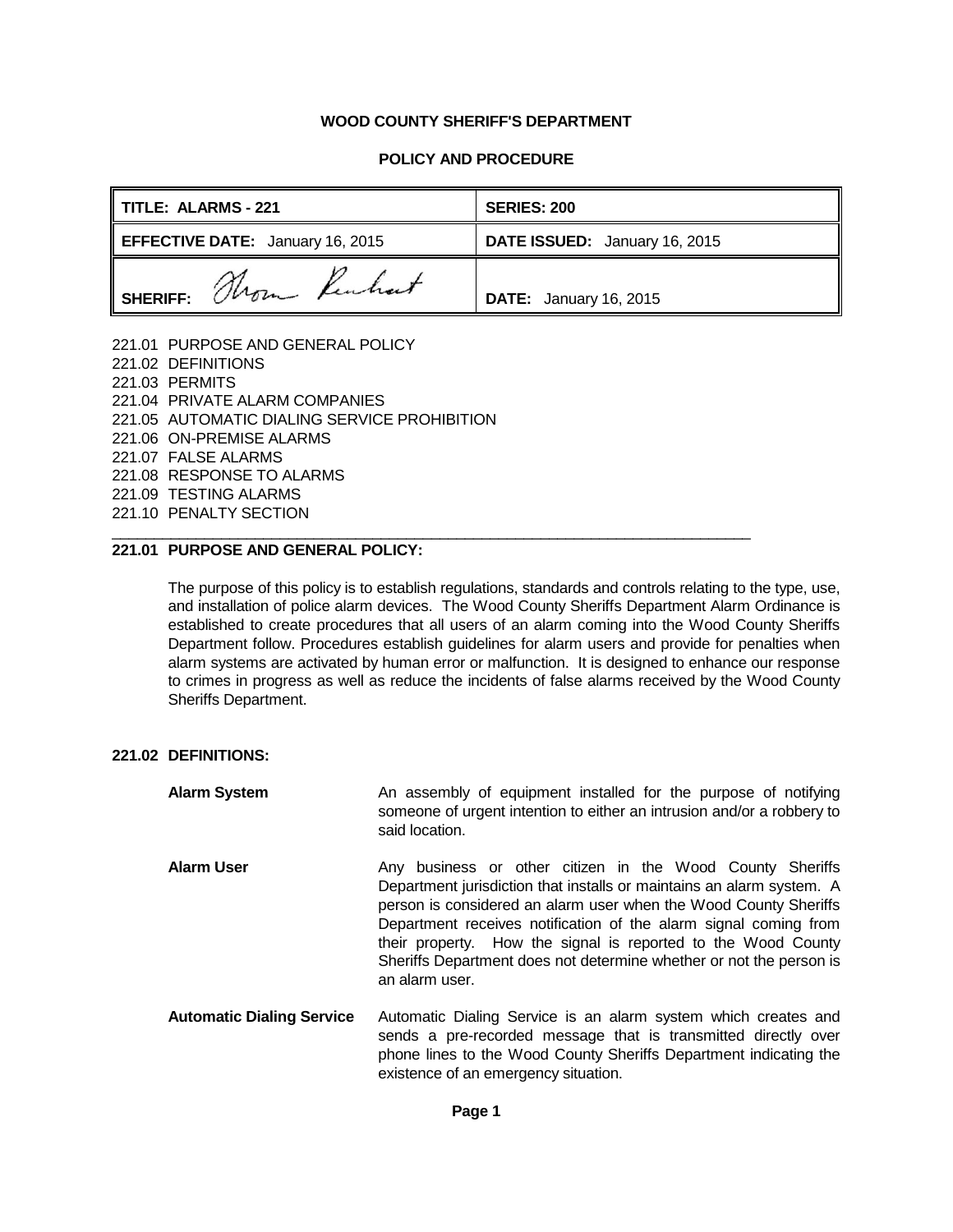**On-Premise Alarm** This type of alarm generates a signal on or about the premises to notify that an intrusion is occurring. This is a visual or audible alarm signal that does not connect directly to any answering panel or service.

### **221.03 ALARM PERMITS:**

All persons or entities installing or maintaining an alarm system shall first obtain a permit from the Wood County Sheriffs Department. An alarm permit will be granted only after satisfactory completion of an application which must be submitted to the Wood County Sheriffs Department for approval. A permit will be granted by the Wood County Sheriffs Department after approval of the application and payment of the appropriate fee as set forth below.

A current list of all alarm permits will be kept on record with Wood County Central Dispatch and the Sheriff's Department.

The application for alarm permit must explain what type of alarm will be utilized along with a description of how the alarm works.

If at any time the alarm user does not comply with the regulations set forth in this policy, the alarm permit may be revoked by the Sheriff or his designee.

### Permit Fees:

- A. Signal received through an outside alarm service \$25.00.
- B. On-premise alarm \$25.00.

# **221.04 CENTRAL ANSWERING STATION ALARM:**

This type of alarm is programmed directly to a private central answering station. This station is responsible for the monitoring of said alarm and notifying the Wood County Sheriffs Department when an alarm is transmitted from the user to the service.

The central answering station will advise the Wood County Sheriffs Department of which particular alarm user had transmitted the signal. They will, to the best of their ability and equipment potential, advise us of which area on the premise is experiencing the intrusion. If this is a robbery in progress alarm, they will give us whatever information is available to them at the time.

The central answering station will be responsible for maintaining a current contact notification list for each user. The station will contact a key-holder or other representative to meet the Wood County Sheriffs Department responding deputies to determine cause of alarm. Representatives must be advised to respond to every alarm location in a very timely fashion.

Any alarm user using a private central answering station is subject to all of the regulations located within this ordinance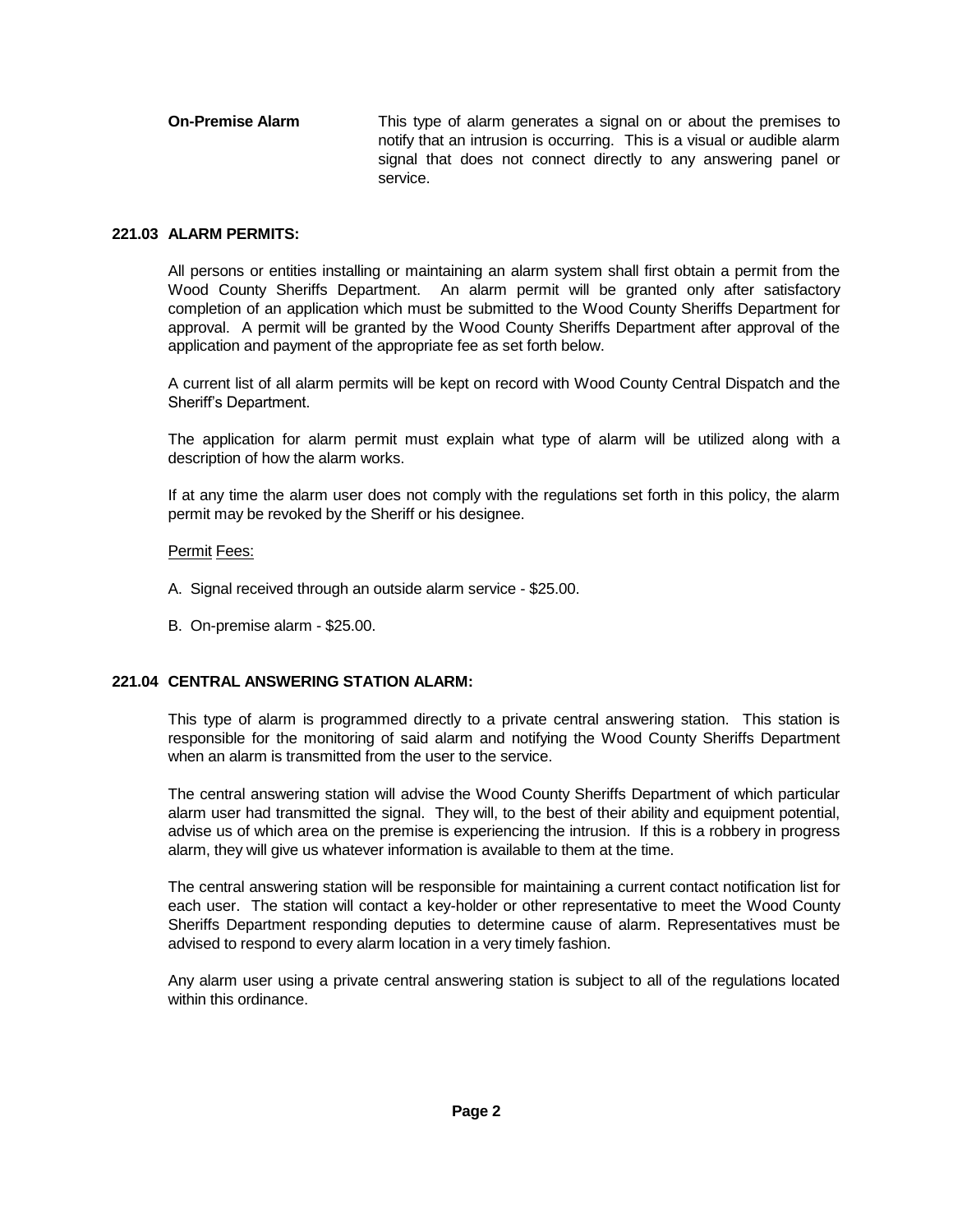### **221.05 AUTOMATIC DIALING SERVICE PROHIBITION:**

No automatic dialing service with a pre-recorded message shall terminate on any of the telephone lines into the Wood County Sheriffs Department.

No person will be allowed to use an alarm system which creates a pre-recorded message that is transmitted directly over phone lines to the Wood County Sheriffs Department.

No person will be granted a permit with this type of system under this ordinance. Quite simply, these types of systems are prohibited within Wood County Sheriffs Department jurisdiction.

#### **221.06 ON-PREMISE ALARMS:**

Visual or audible alarms that do not connect to an answering panel or service will be referred to herein as "On-Premise Alarms." This type of alarm generates a signal on or about the premises to notify that an intrusion is occurring. If this signal is reported to the Wood County Sheriff's Department, the other conditions set forth in this Ordinance apply.

### **221.07 FALSE ALARMS:**

A false alarm means a signal from an alarm system resulting in a response by the Wood County Sheriffs Department when an emergency situation does not exist.

- A. False alarms exceeding two in a calendar year are violations and will result in a citation.
- B. An alarm will not be counted as a false alarm if it was due to a power outage, or inclement weather.

# **221.08 DEPUTY RESPONSE TO ALARMS:**

The deputy responding to an alarm call shall determine whether or not the transmission will be recorded as a false alarm. All incidents involving an alarm will necessitate a final determination or disposition to be recorded with Wood County Central Dispatch and the Records Division within the Sheriff's Department. Deputies will rely on this information to determine whether or not a user will be assessed a forfeiture for a false alarm.

The responding deputy will determine whether or not the false alarm will be documented as a written warning. If he or she does, the deputy will issue the property owner/key-holder the written warning. Only documented written warnings will count as priors within the calendar year. The warning will be issued from the TraCS warning form on the squad computer. If the property owner/key-holder does not respond, the warning can be mailed out to them.

### **221.09 ALARM TESTING:**

It is the responsibility of the alarm user and/or central answering station to notify the Wood County Sheriffs Department of intentions to test an alarm system. In the event of an alarm test and no prior notification of testing exists, the alarm test shall be considered a "false alarm."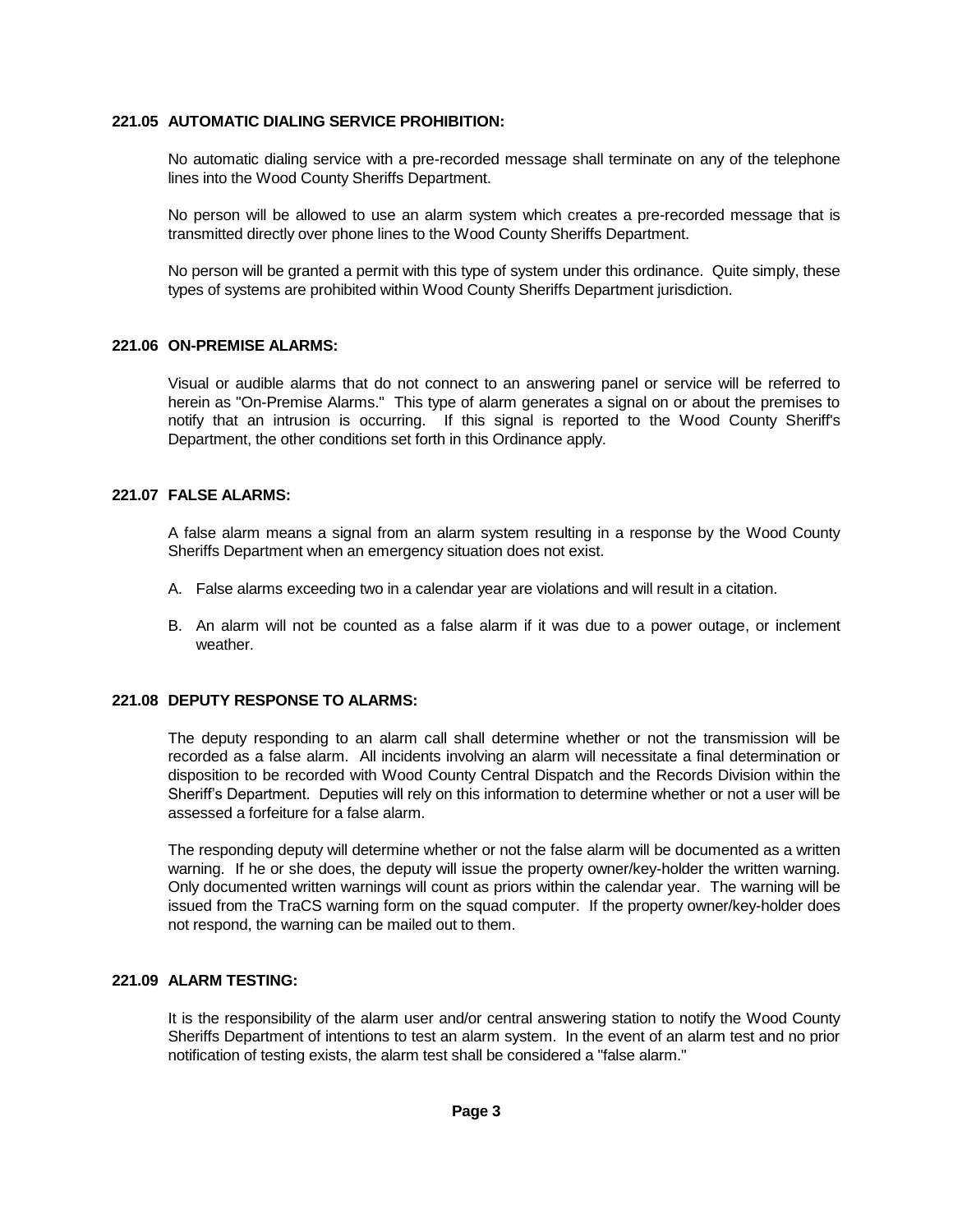# **221.10 PENALTY SECTION:**

- A. Violations of Section 221.03: Utilizing an alarm without a permit:
	- 1. The first violation will result in a written warning.
	- 2. All subsequent violations will result in a forfeiture of \$100.00 plus costs.
- B. Violations of 221.05: Automatic Dialing Prohibition:
	- 1. The first violation will result in a written warning.
	- 2. All subsequent violations will result in a forfeiture of \$100.00 plus costs.
	- C. Violations of Section 221.07: False Alarms:

False alarms will be recorded on the County Computer. Statistics will be available to the Deputy assigned to respond to an alarm. If the Deputy determines that the user has exceeded the allowed number of false alarms within a 12-month period, a citation will be issued using the following schedules. A 12-month period in this policy will be defined as a calendar year.

- 1. The first two violations under this section will result in a written warning to the alarm user.
- 2. Third violation and subsequent violations: \$10.00 plus cost.

# **Above guidelines are subject to change by the Wood County Sheriff without notice.**